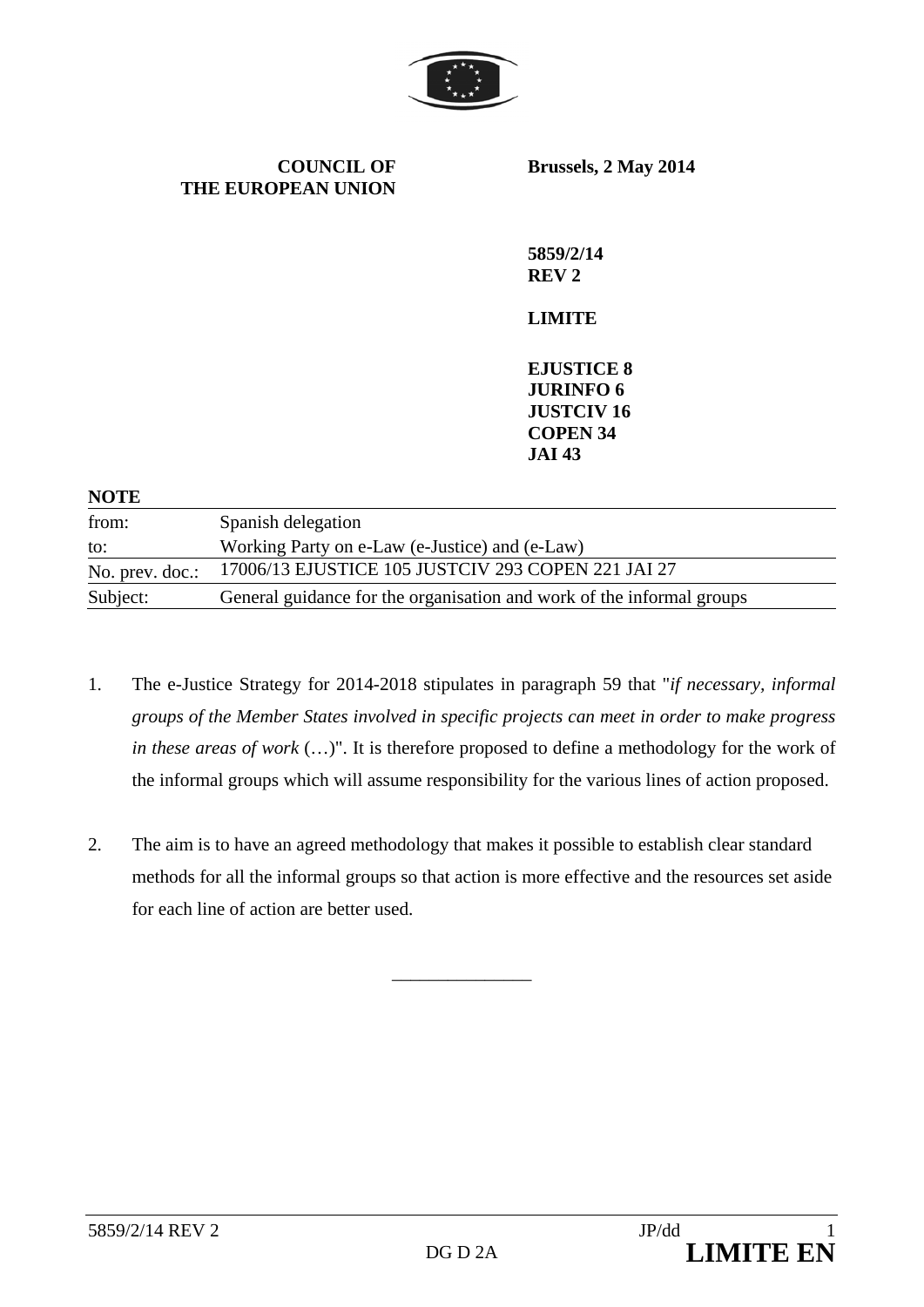# **GENERAL GUIDANCE FOR THE ORGANISATION AND WORK OF THE INFORMAL GROUPS**

- 1. The following general guidelines should serve to steer action in the informal groups. Participation in such informal groups is on a voluntary basis for the Member States, depending on their particular interest in the subject matter to be discussed. **The Commission will be associated with the work of all such informal groups and invited to their meetings**
- 2. The fact that the starting point will be lines of action which have been agreed and prioritised guarantees the interest of the Member States, making it easier for them to take the lead and achieve a high level of involvement.

## **I. ESTABLISHMENT PHASE**

- 3. The Working Party on e-Law (e-Justice) will define the **scope** for the work to be carried out by the informal group and the representative of the Member State which will be the leader of the informal group.
- 4. All Member States will be informed through the appropriate channels (as a rule, by e-mail) of the date of the informal meeting, of the provisional agenda, of the objective pursued and will be provided with all possible background information to be presented to the meeting.
- 5. Member States will be requested to state if they are interested in taking part in such an informal meeting and, where applicable, indicate the contact person(s) who will represent the Member State in question. Interested Member States may submit specific items for the agenda.
- 6. The informal group can also meet via multi-video conferencing, if all participants so agree. In such a case, the technical means, resources and estimated time frames, as well as any other relevant information, will be laid down in advance
- 7. The General Secretariat of the Council will be closely and continually involved in the work of the informal groups. In particular, it will serve as a channel of communication in order to encourage synergies and make best use of available resources.